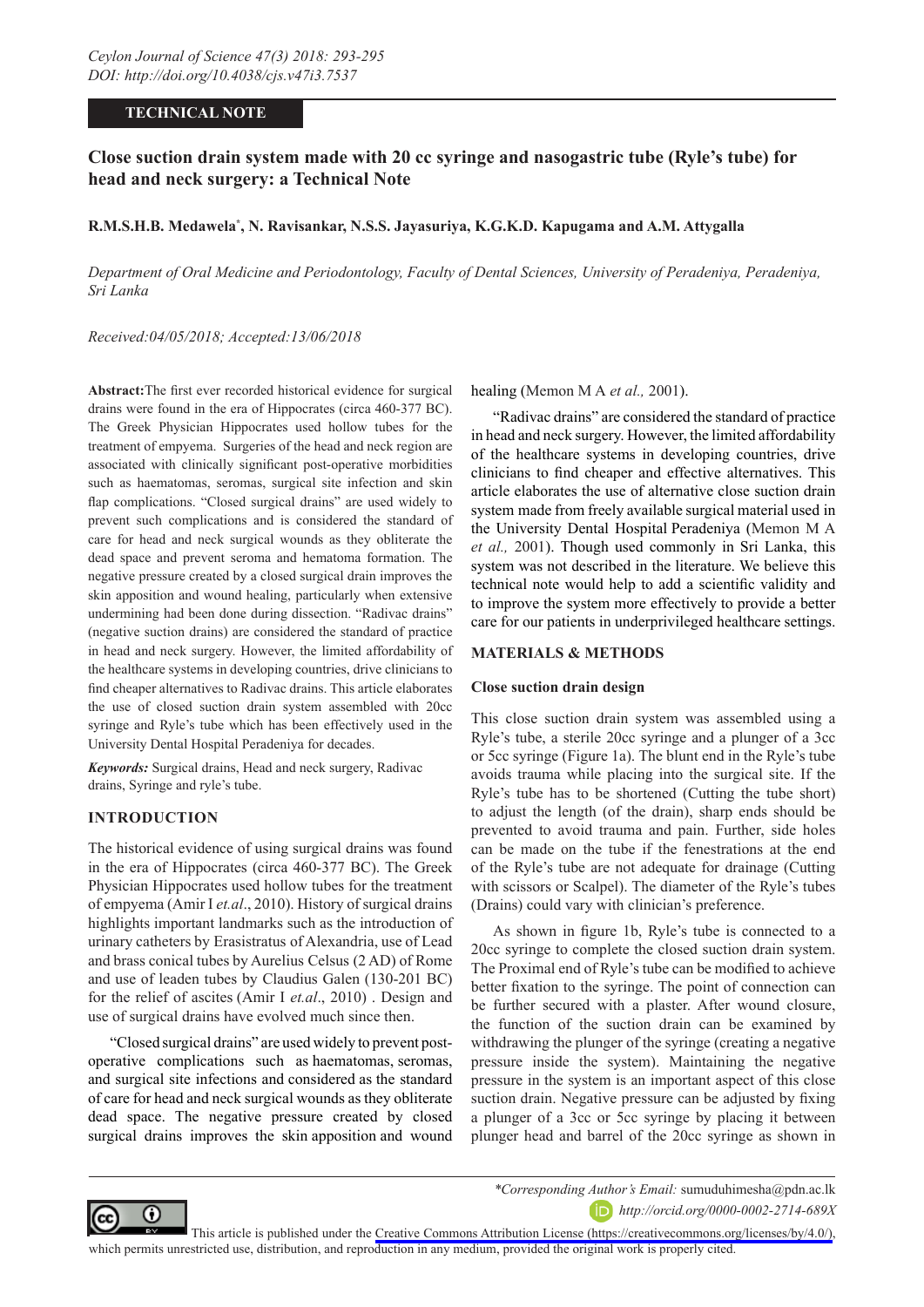

a. Ryle's tube, 20cc Syringe, and 3 cc syringe plunger b. Assembled close suction drain

**Figure 1:** Negative pressure drain assembled with Ryle's tube and syringe.

figure 1a. A plaster can be wrapped around the two plungers for stability.

There is a possibility of infection being sucked into the system if the system fails to maintain negative pressure while removing the drains. Therefore, bending the Ryle's tube close to the insertion point to the 20 CC syringe prior to emptying the collected blood avoids air leakage into the system.

Unlike in the commercial product with a screw tight seal, a concern we had with our system was the possible microbial contamination and wound infection. To exclude the above fact, collected blood in the 20CC syringe on the second postoperative day was sent for gram staining, culture, and sensitivity. Five such random samples showed no growth of any organisms confirming that this system was adequately sealed to avoid contamination. In addition, drain site infection of wounds was not encountered routinely in our practice. In most cases, the drain was removed on the third postoperative day.

## **RESULTS AND DISCUSSION**

Cost of surgical consumables encompasses a major portion of surgical expenses. This places a huge burden on the healthcare systems in the developing world. The described closed drainage system served as a cheaper alternative to the more expensive Radivac drains and had been successfully used in head and neck surgeries by the Oral and Maxillofacial Surgery Unit of the University Dental Hospital, Peradeniya, Sri Lanka with no significant complications.

Surgical drain systems have their well-described complications when retained over a long period. They include postoperative pain and discomfort, scarring at the insertion site, and potential risk of wound infection (Amir I et.al. 2010; Memon M A *et al.,* 2001; Panda, K N 2015). Further, continuous fluid or blood collection influence the timing of drain removal thus the duration of hospital stay (Amir I *et.al*. 2010; Memon M A *et al.,* 2001; Panda, K N, 2015). The exact indications to retain a drain vary from different clinicians. The routine practice is to remove when drainage falls below 25mL/24-hour period. However, most surgeons agree that drains should be left in-situ for a further 24 hours until the volumes were re-measured. According to literature, a suction drains used in head and neck surgeries are removed in 2-4 days in the absence of complications (Amir I *et.al*. 2010; Panda, K N 2015) . The presence of suction drains encourages serous fluid drainage due to tissue reactions caused by the suction effect.

Structure and function of this cheap drain system reflect Radivac drains in many aspects. However, several drawbacks were encountered during its use. The irregular margin at the cut end when adjusting the length of the Ryle's tube due to its texture may traumatize the surgical site and blood vessels leading to post-operative pain and bleeding. This emphasizes the importance of eliminating sharp ends. Creating supplementary fenestrations on side walls for better drainage may weaken the Ryle's tube. This may lead to breakage of the Ryle's tube during removal. Care should be taken to create smaller holes at a reasonable distance without weakening the tube. The limited volume of the 20 CC syringe necessitates frequent opening and removal of the collected blood which risks contamination. Using a larger volume (50CC) syringe may be heavy with collected blood and the tight fix with the Ryle's tube may be compromised.

When benefits are considered, obvious cost-effectiveness and the ease of assembling were main advantages of the current close drain system. A similar mini suction drainage system made up of a 20cc glass syringe, a stainless steel